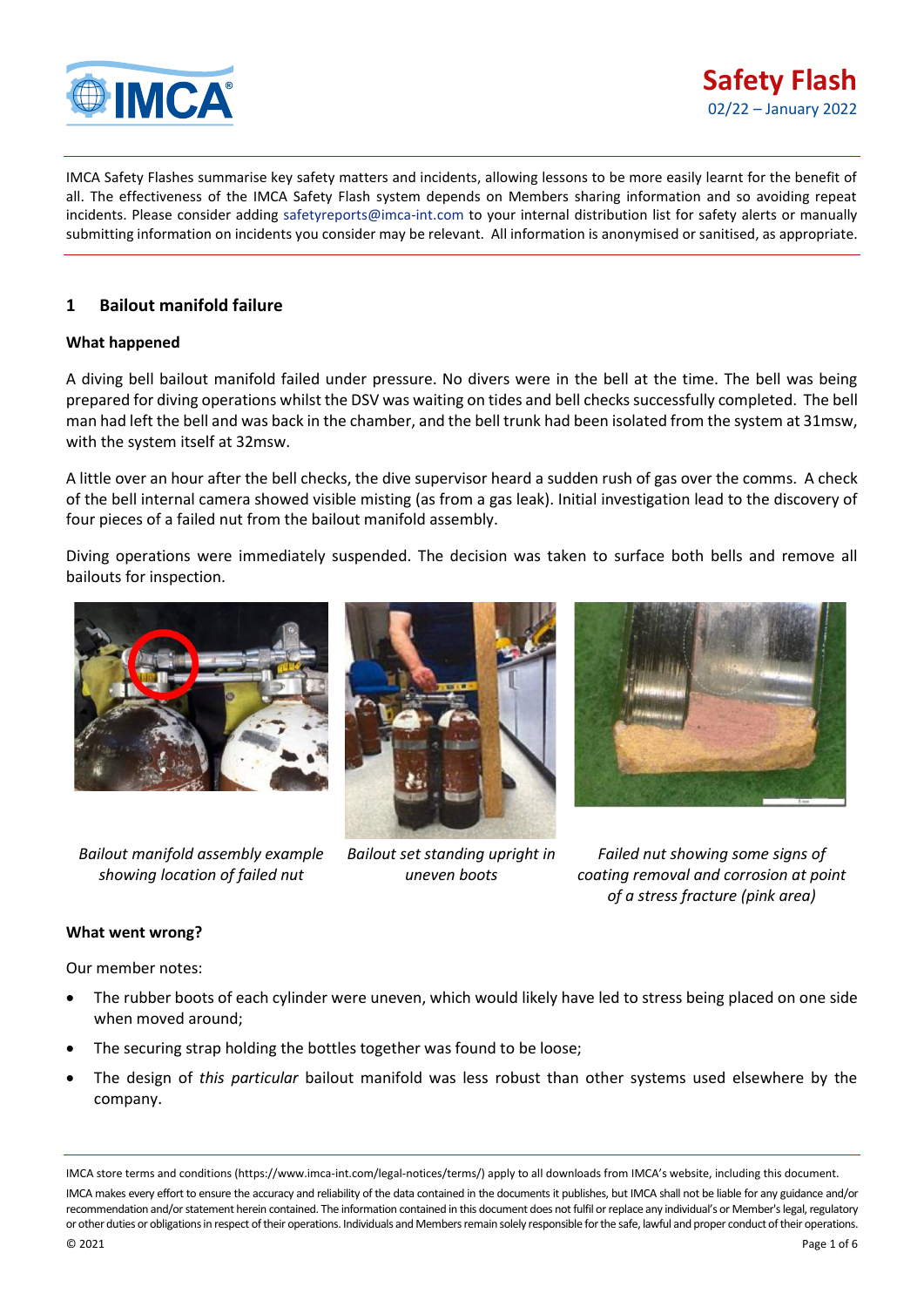### **What was the cause?**

Later forensic testing of the nuts from the manifold assembly supported the original root cause analysis which suggested that lateral force had likely been introduced due to inappropriate securing mechanisms. This led to stress corrosion cracking in the nut and allowed material ingress which caused internal corrosion over time.

### **Actions**

- Replaced these particular bailout manifold assemblies with a more robust version currently in use elsewhere in the fleet;
- Ensure familiarity with planned maintenance tasks relating to bailout alignment, integrity and boots;
- Circulate to industry: the forensic analysis report indicates the nuts used are manufactured from copper alloy CW614N which is susceptible to stress corrosion cracking and dezincification. It is known that these are widely used on manifold assemblies in the industry.

Members may wish to refer to:

- [Failure of in-service saturation bailout bottle](https://www.imca-int.com/safety-events/failure-of-in-service-saturation-bailout-bottle/)
- [COBRA bailout system](https://www.imca-int.com/safety-events/cobra-bailout-system-guidance-note/)  guidance note
- [High potential near miss: failure of valve on gas bottle](https://www.imca-int.com/safety-events/high-potential-near-miss-failure-valve-gas-bottle/)
- IMCA D 018 *[Code of practice for the initial and periodic examination, testing and certification of diving plant](https://www.imca-int.com/product/code-of-practice-for-the-initial-and-periodic-examination-testing-and-certification-of-diving-plant-and-equipment/)  [and equipment](https://www.imca-int.com/product/code-of-practice-for-the-initial-and-periodic-examination-testing-and-certification-of-diving-plant-and-equipment/)*

# **2 Master links came free from lifeboat release hooks, releasing the lifeboat**

#### **What happened**

A vessel was alongside waiting on weather when the decision was taken to use the opportunity to complete annual checks, including lifeboat and davit annual inspections. This included a launch and trial of the lifeboat. The launch, as per company procedure, was conducted unmanned to the water. While the boat was in the water, the fore and then the aft master links, connecting the lifeboat to its falls, became disconnected in an uncontrolled way. There were no injuries but there was slight damage to the lifeboat.









#### **What went wrong?**

Sequence of events:

- The lifeboat was lowered to the water, the weight taken on the water and the falls slacked as expected.
- A few seconds later the forward master link become disconnected from the lifeboat. Crew in the attending rescue boat started monitoring the lifeboat movements;
- As the rescue boat approached to assess what could be done to reconnect the forward link, the same occurred to the aft master link;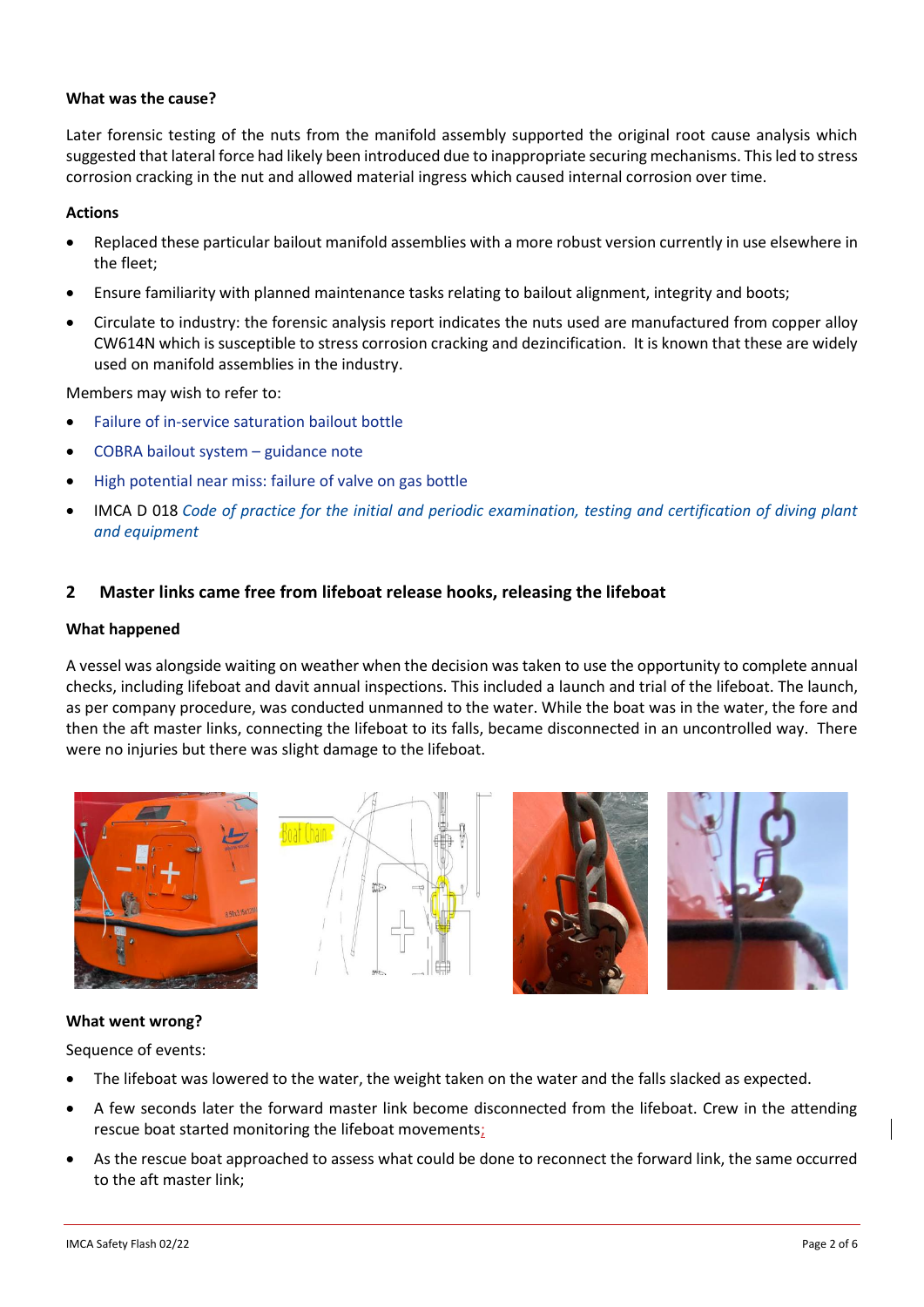- At this point the lifeboat was only tethered by the forward and aft painters;
- The forward painter was connected to the painter release mechanism and the aft one to the bitt used for stowage position;
- A few seconds later the forward painter became disconnected. Crew saw the forward master link hit the painter release system which led to the release of the painter;
- As the lifeboat started swinging 180 degrees to starboard, the aft painter connected to the bitt became loose and released. At that point the lifeboat was free to drift away;
- The rescue boat in attendance and crew on the quayside were able to recover the lifeboat.

### **What was the cause?**

The location of the master link handles was incorrectly orientated with the handles facing inboard towards the hook latch and lifeboat. The movement of the master link handles therefore impacted and released the hook safety latch, releasing the hooks.

## **Actions**

• Replacement master links with handles orientated to the sides to be installed.

Members may wish to refer to:

- [Unplanned deployment of free fall lifeboat](https://www.imca-int.com/safety-events/unplanned-deployment-of-free-fall-lifeboat/)
- [Near miss: Incorrectly set lifeboat hook](https://www.imca-int.com/safety-events/near-miss-incorrectly-set-lifeboat-hook/)
- [Routine test of lifeboat launch results in fatalities](https://www.imca-int.com/safety-events/routine-test-of-lifeboat-launch-results-in-fatalities/)
- [Two incidents relating to life-rafts/life boats](https://www.imca-int.com/safety-events/two-incidents-relating-to-life-rafts-life-boats/)

# **3 Three bolts sheared on a lifting trunnion**

#### **What happened**

After successful installation of a offshore renewables Transition Piece (TP), crew accessed the TP and discovered that the cover plate of the lifting trunnion had fallen off and was on the hatch cover of the TP with its three securing screws close by. The securing screws had sheared. The cover plate weighed 44kg and fell approximately 0.5m from the lifting trunnion to the hatch cover.



Further inspection followed and it was observed that there had been some damage to a survey beam and an antenna of GNSS positioning equipment. The damage caused to the antenna was fixed onboard. The survey lifting beamA had to be replaced, but there was a spare onboard and a replacement beam was ordered.







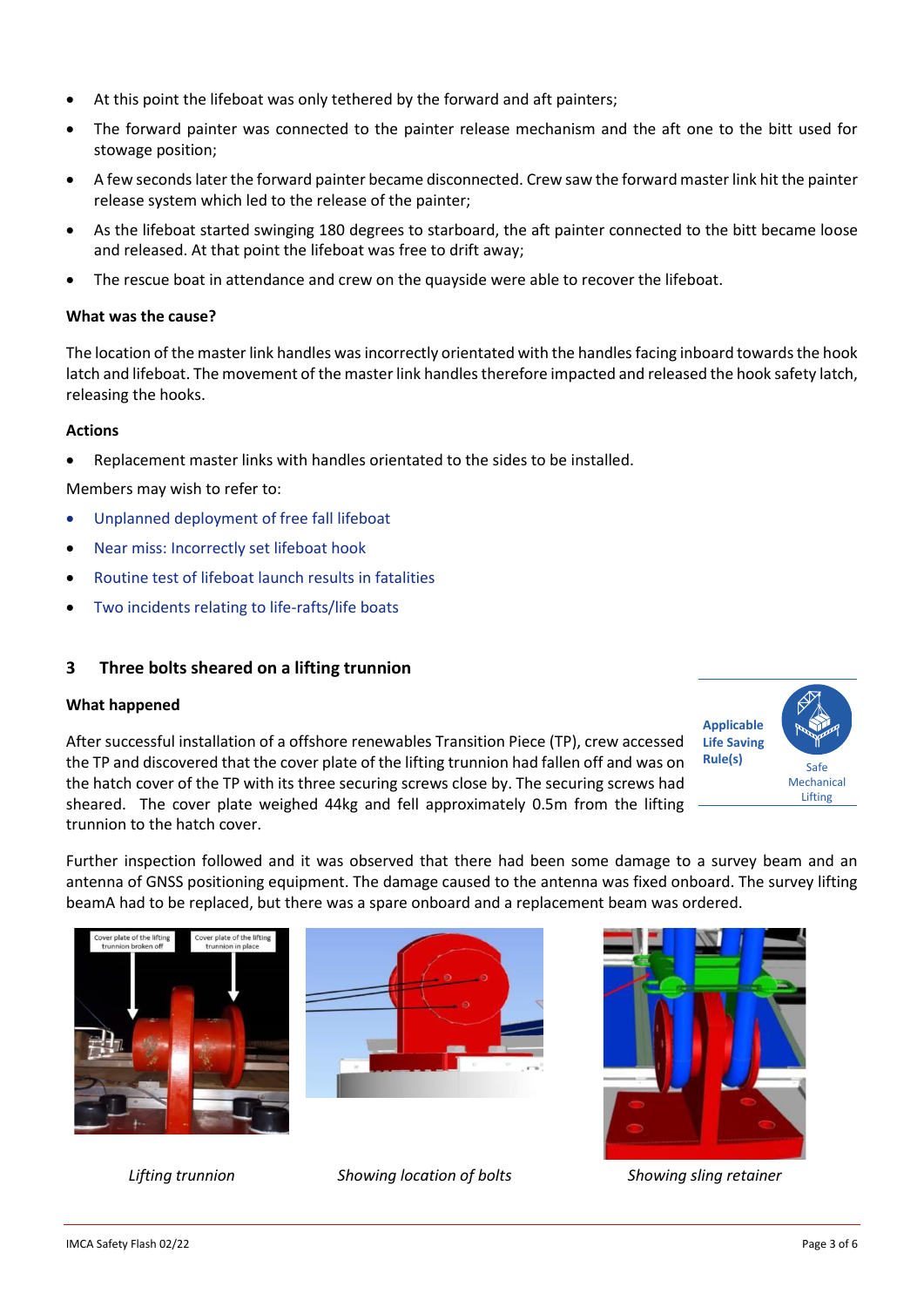





*Similar lifting beam Sheared bolts Diagram of damaged equipment*

# **What went wrong**

It was considered that the method of verifying the suitability of the screws attaching the cover plate to the lifting trunnions was incorrect. It was assumed that the sideway forces experienced by the cover plate were exactly introduced in the centre of the lug cover. However, this was not case. This assumption resulted in the inadequate method of securing the cover plate to the lifting trunnion.

#### **What went right**

• A permit to work was in use for the task, a toolbox talk was held where the Job hazard analysis was referenced and a Last-minute risk assessment was used. The task plan was adhered to throughout the installation.

#### **What were the causes**

The side forces experienced by the cover plate were greater than the screws could withstand; this could have been foreseen. Our member considers the root cause to be human error.

#### **Actions**

Weld the cover plates to the lifting trunnions.

#### Members may wish to refer to:

- [High potential near miss: tensioner pad dropped to under deck carousel](https://www.imca-int.com/safety-events/high-potential-near-miss-tensioner-pad-dropped-to-under-deck-carousel/)
- Dropped Object [Steel deck plate falls from pipelay tower](https://www.imca-int.com/safety-events/dropped-object-steel-deck-plate-falls-from-pipelay-tower/)

# **4 Hose management and chemicals: crew person felt ill**

#### **What happened**

Whilst filling a bucket from a hose, someone was adversely affected by the contents of the hose. The incident happened whilst two engineers were in the process of flushing non-potable water through a hose (to get all of the air out) before filling a cooling water system. One engineer started coughing as the contents of the hose started to fill up the bottom of the bucket. The individual was approached by a colleague and asked if they were OK. The individual continued to cough and so was asked to go and wash their hands and get some fresh air. On returning to the area the individual still didn't feel right and so was escorted to the bridge. The individual was advised to rest and get plenty of fresh air and in due course felt better. There were no long-term ill-effects.



# **What went wrong**

The two engineers both noticed that there was some yellow/brown liquid in the bottom of the bucket which obviously wasn't water. They started thinking that there was something wrong with this water.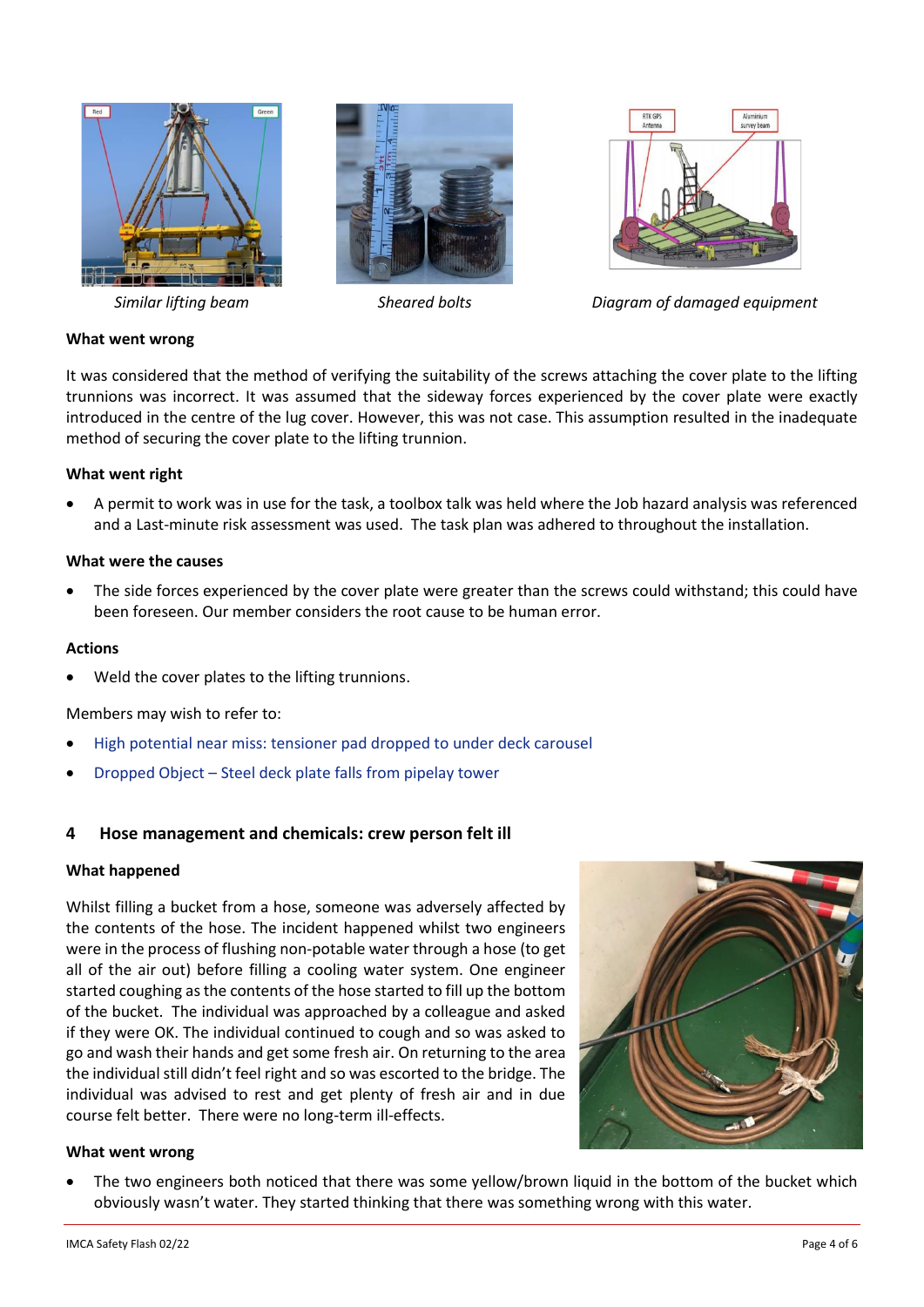- The person who felt ill had also come into contact with the fluid; gloves were not worn as the assumption had been made that it was only water that was being dealt with;
- It was considered that the hose contained mostly stagnant water and some of the cooling medium liquid. The hose has been sat in a cupboard coiled up for *nearly two years* and was unlikely to have been allowed to drip dry at any point, leaving remnants of non-potable water and cooling medium inside;

Our member considered the root cause of the incident to be poor hose management. After investigation it was found that this hose had been previously used to fill up the system with Antifrogen, a cooling agent, in July 2019. It had not been properly flushed afterwards and some of the previous liquid had remained in the hose. The hose had not been used since.

## **Actions**

- The old hose was disposed of. Two new hoses were prepared, one for cooling agent, the other for non-potable water;
- All such hoses to be flushed clean after use and left to dry before storage;
- Avoid touching a substance if you are not sure exactly what it is!

## Members may wish to refer to:

- [Fuel oil hose burst during bunkering](https://www.imca-int.com/safety-events/fuel-oil-hose-burst-during-bunkering/) *[possible cause was the fuel oil hose had been damaged over long periods of time by being stowed improperly]*
- [Inhalation of toxic fumes during hot work](https://www.imca-int.com/safety-events/inhalation-of-toxic-fumes-during-hot-work/)
- [Bell contamination](https://www.imca-int.com/safety-events/bell-contamination/) *[2007: divers felt faint after a hazardous substance was released from a hose under pressure]*

# **5 Chemical reaction: person injured during grouting operations**

#### **What happened**

After completion of the grouting operation for an offshore wind farm transition piece, the sub-contract grouting team began cleaning their equipment using high pressure water jets. During this cleaning operation, one member of the team received first degree burns to his two knees and left calf. The team member suffered burns in three places and minor irritation spots elsewhere. The burns were treatable on board and had completely healed after three weeks.



*Grouting plant on vessel*